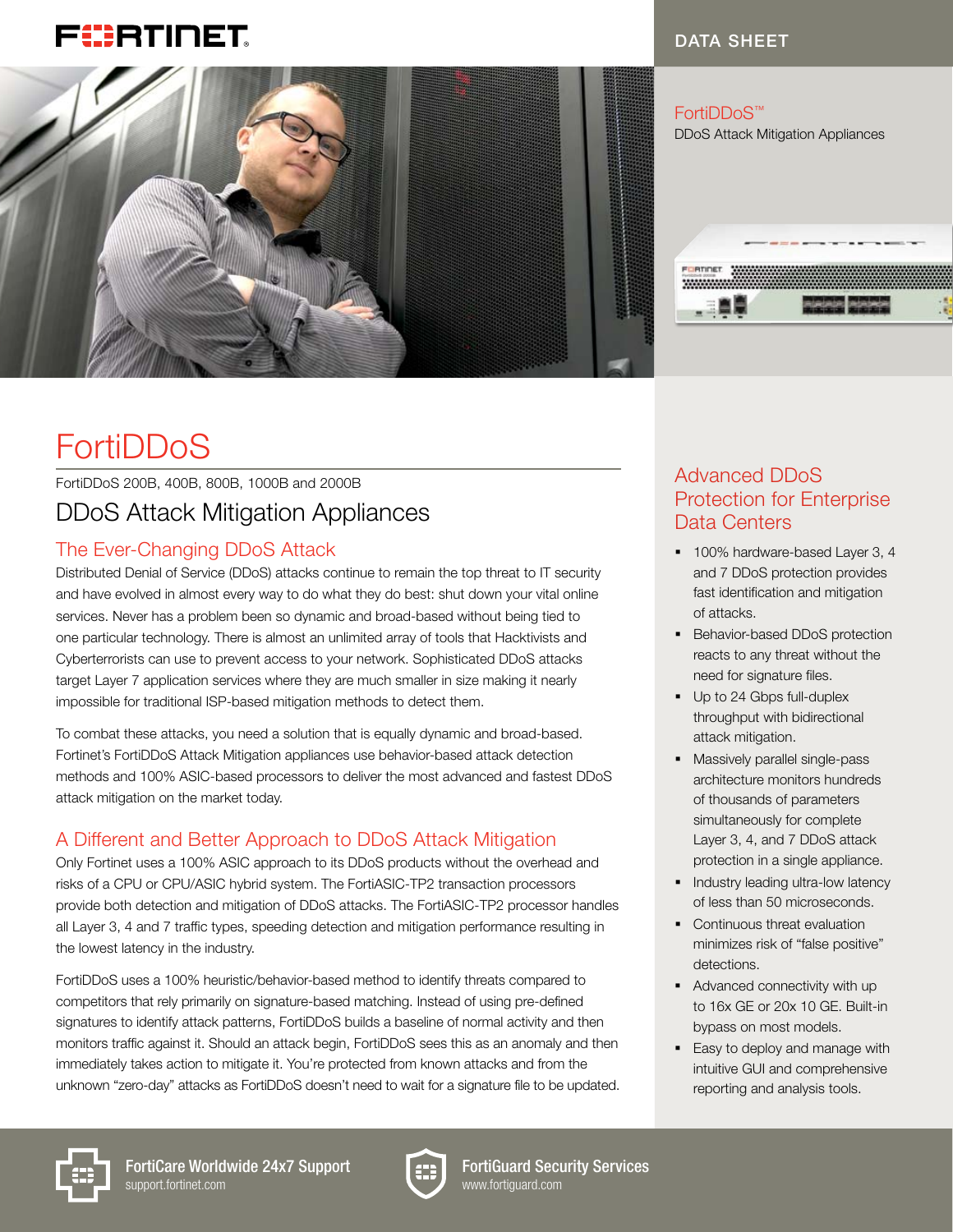# HIGHLIGHTS

FortiDDoS also handles attack mitigation differently than other solutions. In other DDoS attack mitigation appliances, once an attack starts, it's 100% blocked until the threat is over. If an event is mistakenly matched to a signature creating a "false positive", then all traffic comes to a halt, requiring intervention. FortiDDoS uses a more surgical approach by monitoring normal traffic and then using a reputation penalty scoring system, to rate IP addresses that are "good" and others that are causing the problem.

FortiDDoS blocks the offending IP addresses then repeatedly reevaluates the attack at user defined periods (every 15 seconds by default). If the offending IP addresses continue to be a persistent threat for each of these reevaluation periods, their reputation penalty score will increase and will eventually be blacklisted once they hit a user-defined threshold.

#### Easy to Set Up and Manage

FortiDDoS starts working "out-of-the-box" while its automated learning tools create a baseline of your application traffic patterns. Whether you use default or learned thresholds, FortiDDoS automatically defends you from DDoS attacks, saving your team hours configuring options, tuning profiles, analyzing reports or waiting for signature updates.

Comprehensive reporting and dashboards give you the tools you need to review attacks and threats to your services. You can run reports as you need them or schedule them to be delivered to you on a regular basis. Dashboards allow you to view and understand attack trends in an easy-to-use single screen layout. Whether it's general status reporting or in-depth granular attack analysis, FortiDDoS provides detailed information on service level attacks and mitigation responses for specific events or over periods of time.

#### Flexible Defensive Mechanisms

FortiDDoS protects against every DDoS attack including Bulk Volumetric, Layer 7 Application, and SSL/HTTPS attacks.

From the oldest trick in the book to the latest in advanced servicelevel attacks, FortiDDoS has you covered.

Bulk Volumetric Attacks were the first DDoS attack types and continue to pose significant threats today. While ISPs may prevent simple attacks of this type, the attacks are increasingly used to mask more complex application-level attack methods. The easiest way to deal with these types of threats is to simply block all traffic until the attack stops. The FortiDDoS IP Reputation scoring system continues to let "good" traffic in while mitigating IP addresses that are causing the problem. This process not only provides the protection you need, but also minimizes the effects of a "false positive" match from halting good client traffic.

Layer 7 Targeted Attacks are the fastest growing source of DDoS attacks. They attempt to exploit vulnerabilities within a service to exhaust its resources rendering it unavailable. Usually these types of attacks are embedded in Bulk Volumetric Attacks, however they can occur separately. As these types of attacks require considerably less bandwidth to deny service, they are more difficult to detect and regularly pass from ISPs directly to your network. All Layer 7 targeted attacks, large or small, will trigger changes at the service level that will be identified by the FortiDDoS behavioral analysis engine and mitigated.

SSL-Based Attacks use SSL-based encryption methods to hide the content of the attack packets. Additionally, the encryption methods employed will often mean that there are far less resources available that need to be exhausted. Most signature-based solutions require decryption of the traffic to perform matching against known attack profiles. With a behavioral system such as FortiDDoS, these attacks are detected without decryption as they will cause a change in behavior. This change can then be compared with normal behavior and an understanding of the resources available. When the relevant resources become threatened, FortiDDoS responds to the attack with the correct mitigation.

#### Key Features & Benefits

| 100% Behavioral-based Detection      | FortiDDoS doesn't rely on signature files that need to be updated with the latest threats so you're protected from both<br>known and unknown "zero-day" attacks.              |
|--------------------------------------|-------------------------------------------------------------------------------------------------------------------------------------------------------------------------------|
| 100% Hardware-based DDoS Protection  | The FortiASIC-TP2 transaction processor provides bi-directional detection and mitigation of Layer 3, 4 and 7 DDoS<br>attacks for industry-leading performance.                |
| <b>Continuous Attack Evaluation</b>  | Minimizes the risk of "false positive" detection by reevaluating the attack to ensure that "good" traffic isn't disrupted.                                                    |
| <b>Congestion Resistant</b>          | With up to 24 Gbps of full duplex thoughput, FortiDDoS won't easily be overwhelmed by high-volume DDoS attacks.                                                               |
| <b>Automated Learning Process</b>    | With minimal configuration, FortiDDoS will automatically build normal traffic and resources behavior profiles saving you<br>time and IT management resources.                 |
| <b>Multiple Attack Protection</b>    | By understanding behaviors FortiDDoS can detect any DDoS attack from basic Bulk Volumetric to sophisticated Layer<br>7 SSL-based attacks without the need to decrypt traffic. |
| Comprehensive Reporting Capabilities | Real-time and historic reports provide granular visibility for network and protocol layers.                                                                                   |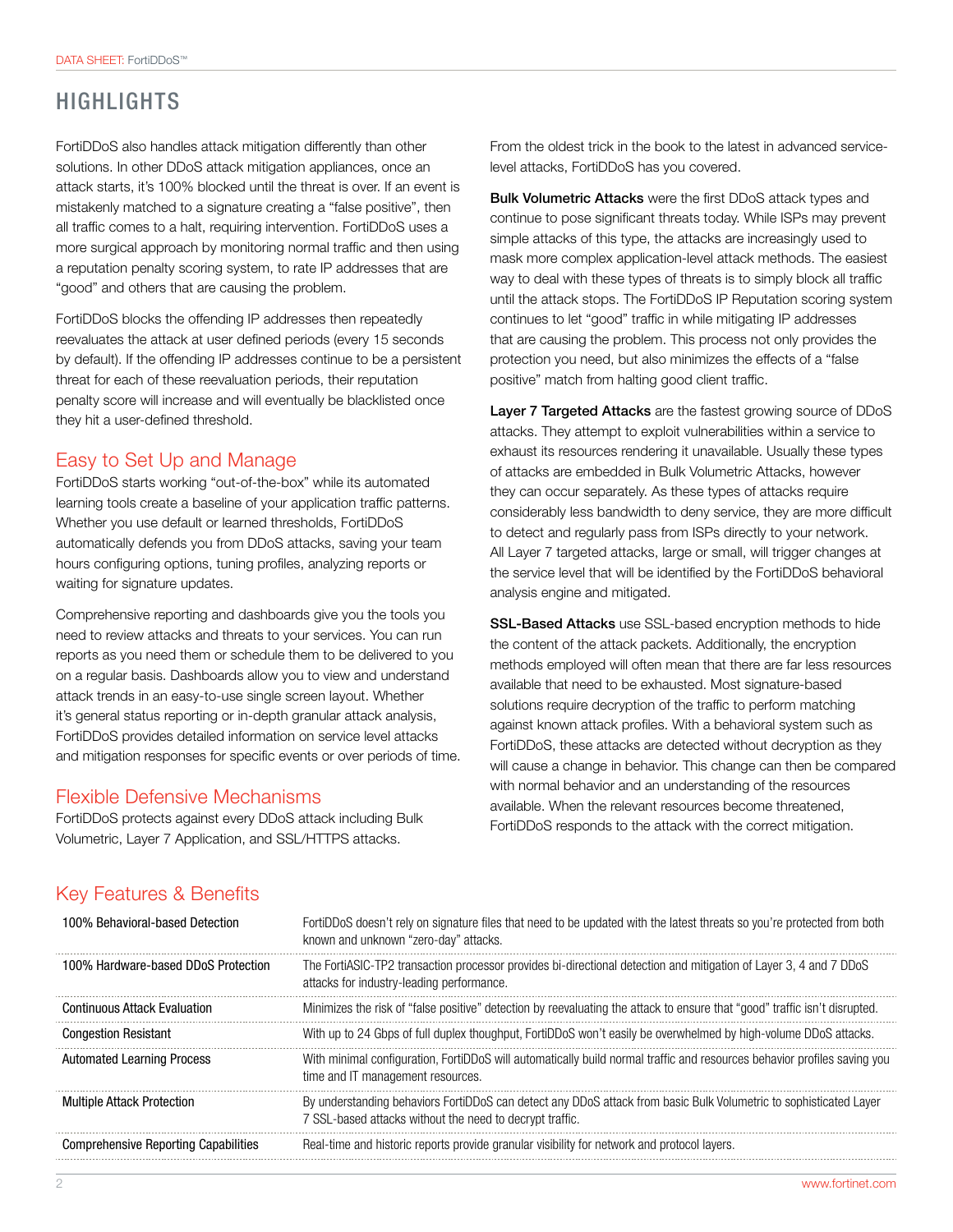# FEATURES

## Packet Inspection Technology

- § Predictive Behavioral Analysis
- **•** Heuristic Analysis
- § Granular Deep Packet Insection
- Continuous Adaptive Rate Limiting
- § Stateful Monitoring for specific attack vectors

#### Multi-Verification Process

- § Dynamic Filtering
- **•** Active Verification
- § Anomaly Recognition
- § Protocol Analysis
- § Rate Limiting
- White List, Black List, Non-Tracked Subnets
- State Anomaly Recognition
- § Stealth Attack Filtering
- Dark Address Scan Prevention
- § Source Tracking
- **•** Legitimate IP Address Matching (Anti-Spoofing)

#### Flood Prevention Mechanisms

- § SYN Cookie, ACK Cookie, SYN Retransmission
- Connection Limiting
- § Aggressive Ageing
- Legitimate IP Address Matching
- § Source Rate Limiting
- § Source Tracking
- § Granular Rate Limiting

## Layer 3 Flood Mitigation

- § Protocol Floods
- **•** Fragment Floods
- § Source Floods

**FURTIDET** 

- § Destination Floods
- Dark Address Scans
- Excessive TCP SYN, ACK, FIN, RST per Destination
- Geo-location Access Control Policy (ACP)

## Layer 4 Flood Mitigation

- § TCP Ports (all)
- § UDP Ports (all)
- § ICMP Type/Codes (all)
- Connection Flood
- § SYN, ACK, RST, FIN Floods
- § Excessive SYN's/second per Source or Destination
- Excessive Connection Establishments/Second
- § Zombie Floods
- Excessive Connections per Source Flood
- **Excessive Connections per** Destination Flood
- TCP State Violation Floods

#### Layer 7 Flood Mitigation

- Opcode Flood
- **HTTP URL, GET, HEAD, OPTIONS,** TRACE, POST, PUT, DELETE, CONNECT Floods
- User Agent Flood
- § Referrer Flood
- § Cookie Flood
- § Host Flood
- Associated URL Access
- § Mandatory HTTP Header Parameters
- § Sequential HTTP Access
- § SIP Invites per Source
- SIP Registers per Source
- SIP Concurrent Invites per Source

#### IP Reputation Analysis

- **Dynamic IP Reputation Analysis**
- § Automatic IP Reputation Database Updates

#### Management

- § SSL Management GUI
- § CLI
- **RESTful API**

## Behavioral Monitoring Metrics

- Packets/Source/Second
- § SYN Packet/Second
- § Connection Establishments/Second
- § SYN Packets/Source/Second
- § Connections/Second
- § Concurrent Connections/Source
- § Concurrent Connections/Destination
- § Packets/Port/Second
- § Fragmented Packets/Second
- § Protocol Packets/Second
- § Same URL/Second
- § Same User-Agent/Host/Referrer/ Cookie/Second
- **•** Same User-Agent, Host, Cookie, Referrer/Second
- Anti-Spoofing Checks
- § Associated URLs Heuristics

#### Reporting Statistics

- § Top Attacks
- § Top Attackers
- § Top Attacked Subnets
- § Top Attacked Protocols
- Top Attacked TCP Ports
- § Top Attacked UDP Ports
- § Top Attacked ICMP Type/Codes
- § Top Attacked URLs
- § Top Attacked HTTP Hosts
- § Top Attacked HTTP Referrers
- § Top Attacked HTTP Cookies

§ Support for MRTG, Cacti

Audit and Access Trails

§ Top Attacked HTTP User-Agents

#### Centralized Event Reporting

3

- § SNMP
- § Email/Pager § RESTful API

**•** Login Audit Trail

■ Configuration Audit Trail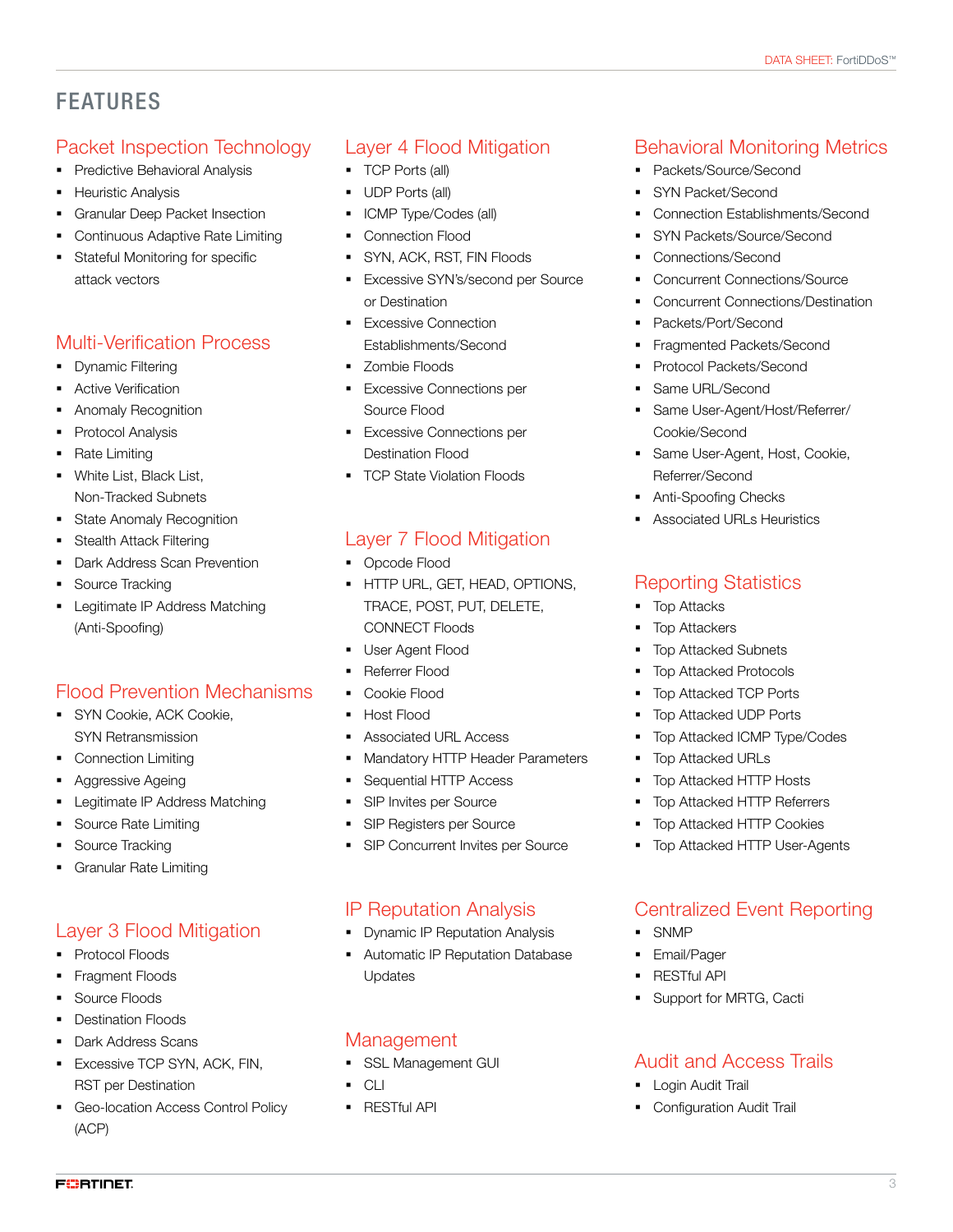



#### DATA SHEET: FortiDDoS™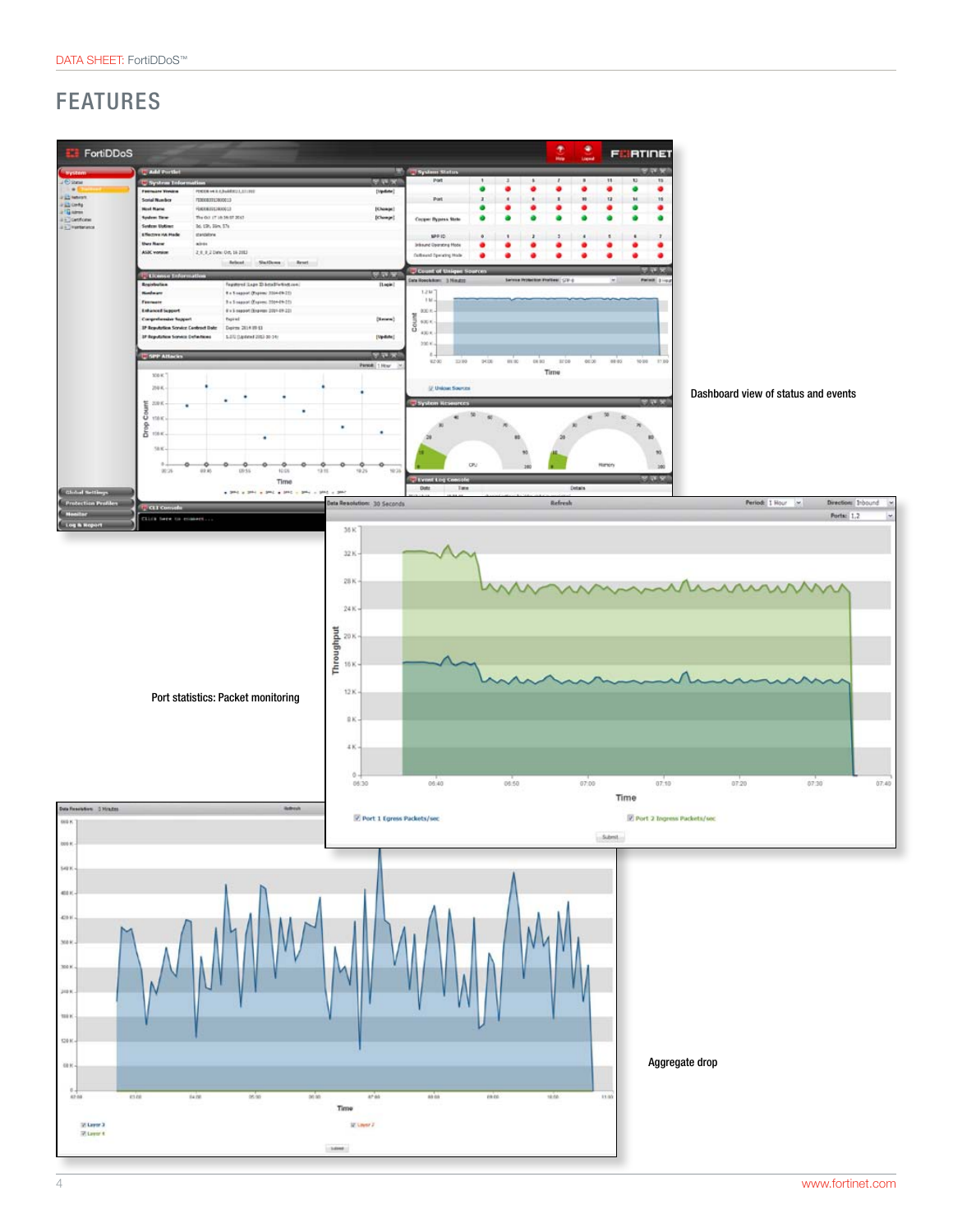# SPECIFICATIONS

|                                                           | <b>FORTIDDOS 200B</b>                               | <b>FORTIDDOS 400B</b>                               | <b>FORTIDDOS 800B</b>                               | <b>FORTIDDOS 1000B</b>                              | FORTIDDOS 2000B                                     |
|-----------------------------------------------------------|-----------------------------------------------------|-----------------------------------------------------|-----------------------------------------------------|-----------------------------------------------------|-----------------------------------------------------|
| <b>Hardware Specifications</b>                            |                                                     |                                                     |                                                     |                                                     |                                                     |
| LAN Interfaces Copper GE with built-in bypass             | $\Delta$                                            | 8                                                   | 8                                                   |                                                     |                                                     |
| WAN Interfaces Copper GE with built-in bypass             | $\Delta$                                            | 8                                                   | 8                                                   |                                                     |                                                     |
| LAN Interfaces SFP GE                                     | $\Delta$                                            | 8                                                   | 8                                                   |                                                     |                                                     |
| WAN interfaces SFP GE                                     |                                                     | 8                                                   | 8                                                   |                                                     |                                                     |
| LAN Interfaces SFP+ 10 GE / SFP GE                        |                                                     |                                                     |                                                     | 8                                                   |                                                     |
| WAN Interfaces SFP+ 10 GE / SFP GE                        |                                                     |                                                     |                                                     | 8                                                   | 8                                                   |
| LAN Interfaces LC (850 nm, 10 GE) with built-in<br>bypass |                                                     |                                                     |                                                     |                                                     | $\overline{c}$                                      |
| WAN Interfaces LC (850 nm, 10 GE) with built-in<br>bypass |                                                     |                                                     |                                                     |                                                     |                                                     |
| Storage                                                   | 1x 480 GB SSD                                       | 1x 480 GB SSD                                       | 1x 480 GB SSD                                       | 1x 480 GB SSD                                       | 1x 480 GB SSD                                       |
| Form Factor                                               | 1U Appliance                                        | 1U Appliance                                        | 1U Appliance                                        | 2U Appliance                                        | 2U Appliance                                        |
| <b>Power Supply</b>                                       | Single<br>(Optional External<br>Dual Hot-Swappable) | Single<br>(Optional External<br>Dual Hot-Swappable) | Single<br>(Optional External<br>Dual Hot-Swappable) | Dual Hot-Swappable                                  | Dual Hot-Swappable                                  |
| <b>System Performance</b>                                 |                                                     |                                                     |                                                     |                                                     |                                                     |
| Throughput (full duplex) (Gbps)                           | $\overline{c}$                                      | $\overline{4}$                                      | 8                                                   | 12                                                  | 24                                                  |
| Simultaneous Connections (M)                              |                                                     |                                                     | $\overline{c}$                                      | 3                                                   | 6                                                   |
| Simultaneous Sources (M)                                  |                                                     |                                                     | $\overline{c}$                                      | 3                                                   | 6                                                   |
| Session Setup/Teardown (k/s)                              | 100                                                 | 100<br>.                                            | 200<br>.                                            | 300<br>.                                            | 600                                                 |
| Latency $(\mu s)$                                         | $50$                                                | $50$                                                | $\leq 50$                                           | $\leq 50$                                           | < 50                                                |
| DDoS Attack Mitigation Response Time(s)                   | $<$ 2                                               | $<$ 2                                               | $<$ 2                                               | $<$ 2                                               | $<$ 2                                               |
| Environment                                               |                                                     |                                                     |                                                     |                                                     |                                                     |
| Input Voltage                                             | 100-240V AC, 50-60 Hz                               | 100-240V AC, 50-60 Hz                               | 100-240V AC, 50-60 Hz                               | 100-240V AC, 50-60 Hz                               | 100-240V AC, 50-60 Hz                               |
| Power Consumption (Average)                               | 156W                                                | 156W                                                | 174W                                                | 253W                                                | 311W                                                |
| Power Consumption (Maximum                                | 260W                                                | 260W                                                | 285W                                                | 422W                                                | 575W                                                |
| <b>Maximum Current</b>                                    | 110V/5.29A, 120V/2.2A                               | 110V/5.29A, 120V/2.2A                               | 110V/5.29A, 120V/2.2A                               | 110V/10.0A, 120V/5.0A                               | 110V/10.0A, 120V/5.0A                               |
| <b>Heat Dissipation</b>                                   | 887 BTU/h                                           | 887 BTU/h                                           | 972 BTU/h                                           | 1,440 BTU/h                                         | 1,962 BTU/h                                         |
| <b>Operating Temperature</b>                              | 32-104°F (0-40°C)                                   | 32–104°F (0–40°C)                                   | 32-104°F (0-40°C)                                   | 32-104°F (0-40°C)                                   | 32-104°F (0-40°C)                                   |
| Storage Temperature                                       | $-13-158$ °F (-25-70°C)                             | $-13-158$ °F (-25-70°C)                             | $-13-158$ °F (-25-70°C)                             | $-13-158$ °F (-25-70°C)                             | -13-158°F (-25-70°C)                                |
| Humidity                                                  | 5-95% non-condensing                                | 5-95% non-condensing                                | 5-95% non-condensing                                | 5-95% non-condensing                                | 5-95% non-condensing                                |
| Compliance                                                |                                                     |                                                     |                                                     |                                                     |                                                     |
| <b>Safety Certifications</b>                              | FCC Class A Part 15.<br>UL/CB/cUL, C-Tick, VCCI, CE | FCC Class A Part 15.<br>UL/CB/cUL, C-Tick, VCCI, CE | FCC Class A Part 15.<br>UL/CB/cUL, C-Tick, VCCI, CE | FCC Class A Part 15.<br>UL/CB/cUL, C-Tick, VCCI, CE | FCC Class A Part 15.<br>UL/CB/cUL, C-Tick, VCCI, CE |
| <b>Dimensions</b>                                         |                                                     |                                                     |                                                     |                                                     |                                                     |
| Height x Width x Length (inches)                          | 1.77 x 17 x 16.32                                   | 1.77 x 17 x 16.32                                   | 1.77 x 17 x 16.32                                   | 3.5 x 17.24 x 22.05                                 | 3.5 x 17.24 x 22.05                                 |
| Height x Width x Length (mm)                              | 45 x 432 x 414.5                                    | 45 x 432 x 414.5                                    | 45 x 432 x 414.5                                    | 88 x 438 x 560                                      | 88 x 438 x 560                                      |
| Weight                                                    | 17.2 lbs (7.8 kg)                                   | 17.2 lbs (7.8 kg)                                   | 17.2 lbs (7.8 kg)                                   | 36.0 lbs (16.2 kg)                                  | 36.0 lbs (16.2 kg)                                  |